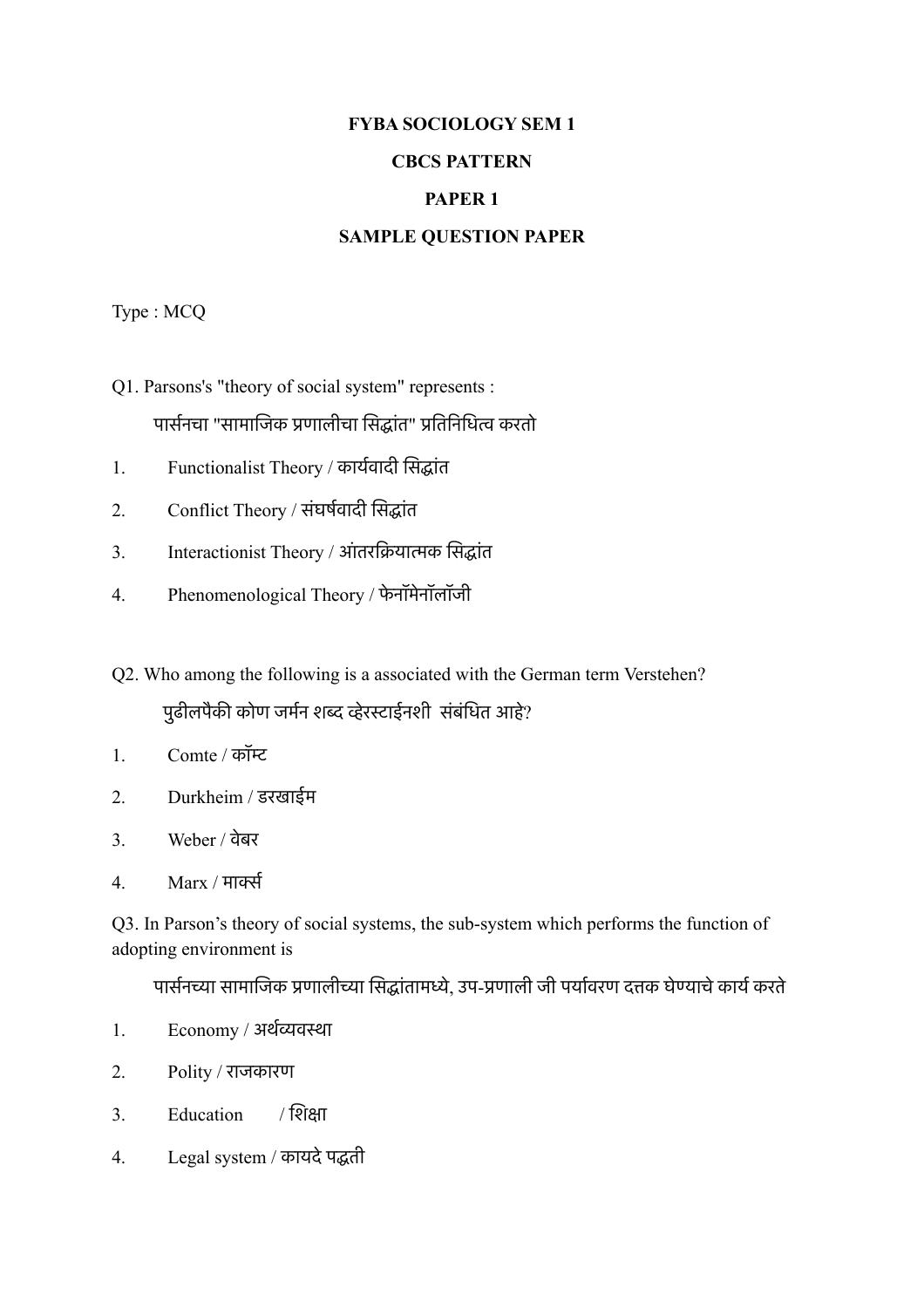Q4. The term that denote all the structural components of a society through which activities are organize and social needs are met, is

ज्यायोगे समाजातील सर्व संरचनात्मक घटक असे सूचित करतात , ज्याद्वारे क्रियाआयोजित केल्या जातात आिण सामािजक गरजा भागिवला जातात अशी संजा मणजे

- 1. Structural elements / संरचनातक घटक
- 2. Social institutions / सामािजक संसा
- 3. Associations / संघटना
- 4. Social Functions / सामािजक काये
- Q5. Which of the following aspect is not related with community?

## पुढील पैकी कोणता पैलू समुदायाशी संबंधित नाही?

- 1. Locality / पिरसर
- 2. Heterogeneity / िभनता
- 3. We-feeling / आमीपणाची-भावना
- 4. Homogeneity/ एकसारखेपणा
- Q6. Who is well known for his theory of evolution? कोण त्याच्या उत्क्रांतीच्या सिद्धांतासाठी प्रसिद्ध आहे?
- 1. Parsons / पासरन
- 2. Merton / मटरन
- 3. Dahrendorf / डाहरेंडॉर्फ
- 4. Spencer / सेनर
- Q7. A set of social expectations attached to particular social status is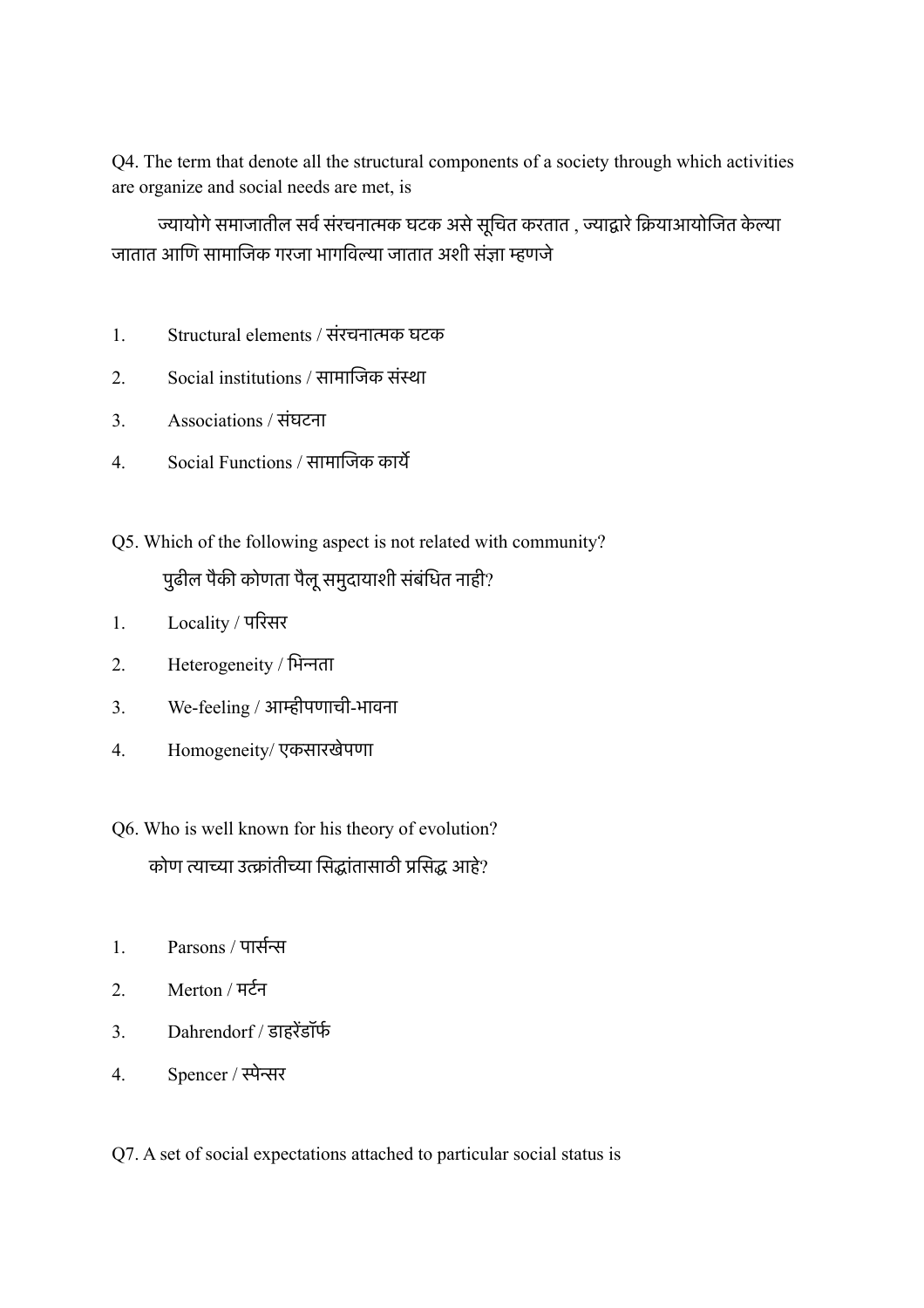हि विशिष्ट सामाजिक स्थितीशी संलग्न सामाजिक अपेक्षांचा एक संच आहे

- 1 Position / स्थान
- 2. Norm / िनयम
- 3. Role / भूिमका
- 4. Prestige / प्रतिष्ठा

Q8. Achieved status is –

साध्य स्थिती म्हणजे

- 1. One which is given by one's group / एखाद्या समूहाकडून मिळालेली स्थिती
- 2. Inherited from parents / पालकांकडून वारसा हक्कात प्राप्त झालेली स्थिती
- 3. Dependent upon biological potentialities / जैविक संभाव्यतेवर अवलंबून असणारी स्थिती
- 4. Derived from abilities and skills / क्षमता व कौशल्यांतून प्राप्त झालेली स्थिती

Q9. Family is an important:

# कुटुंब हा महताचा

- 1. Interest group / आवड गट आहे
- 2. Organized group / संघिटत गट आहे
- 3. Primary group / पाथिमक गट आहे
- 4. Secondary group / दुयम गट आहे

Q10. Who termed institutions as "an organized system of a social relationship which embodies certain common values and procedures and meet certain basic needs of the society".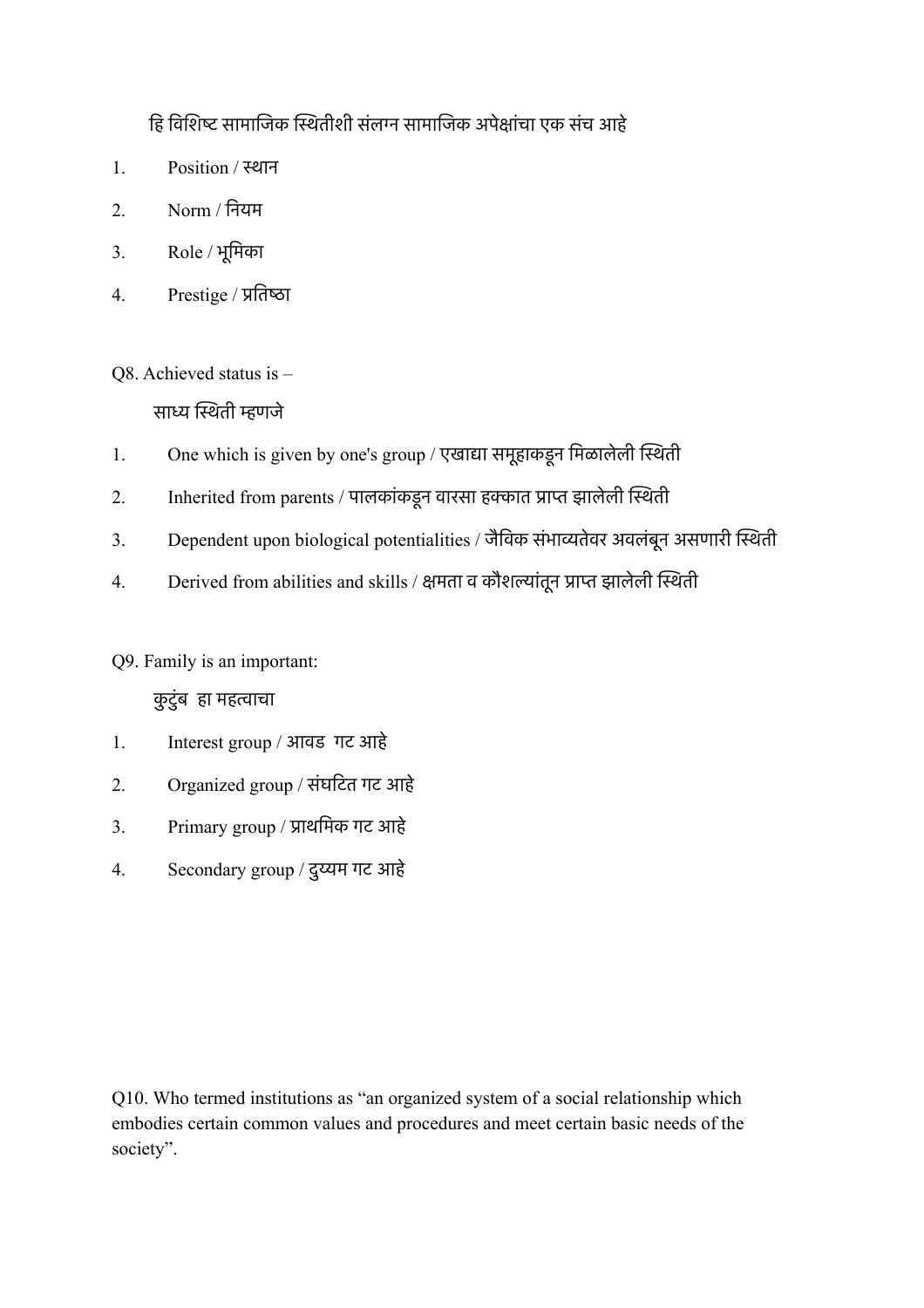सामाजिक संस्था म्हणजे "सामाजिक संबंधांची एक संघटित व्यवस्था, ज्यात काही विशिष्ट मूल्ये आणि कार्यपद्धती असतात आणि त्या समाजाच्या काही मूलभूत गरजा पूर्ण करतात", असे कोणी म्हटले आहे

- 1. Horton and Hunt / हॉर्टन आणि हंट
- 2. K. Marx / माकर
- 3. E. Durkheim / दुरिखम
- 4. M. Weber / वेबर

Q11. \_\_\_\_\_\_\_\_\_\_\_ is a cluster of traits. \_\_\_\_\_\_\_\_ गुणधमारचा समूह आहे

- 1. Culture Complex / संस्कृती संकुल
- 2. Invention / शोध
- 3. Difusion / पसरण
- 4. Innovation / नािवन

Q12. The refers to rejection of dominant societal values and seeks an alternative lifestyle.

हा प्रबळ सामाजिक मूल्यांचा नकार दर्शवितो आणि वैकल्पिक

जीवनशैली शोधतो.

- 1. Counter culture / प्रति संस्कृती
- 2. Sub culture / उपसंस्कृती
- 3. Culture / संस्कृती
- 4. Traits / वैशिष्ट्य

Q13. \_\_\_\_\_\_\_\_\_\_ are those customs and practices that occur in all societies across the universe.

त्या रूढी आणि पद्धती आहेत ज्या विश्वाच्या सर्व समाजात आढळतात.

1. Culture Universals / संस्कृती विद्यापीठे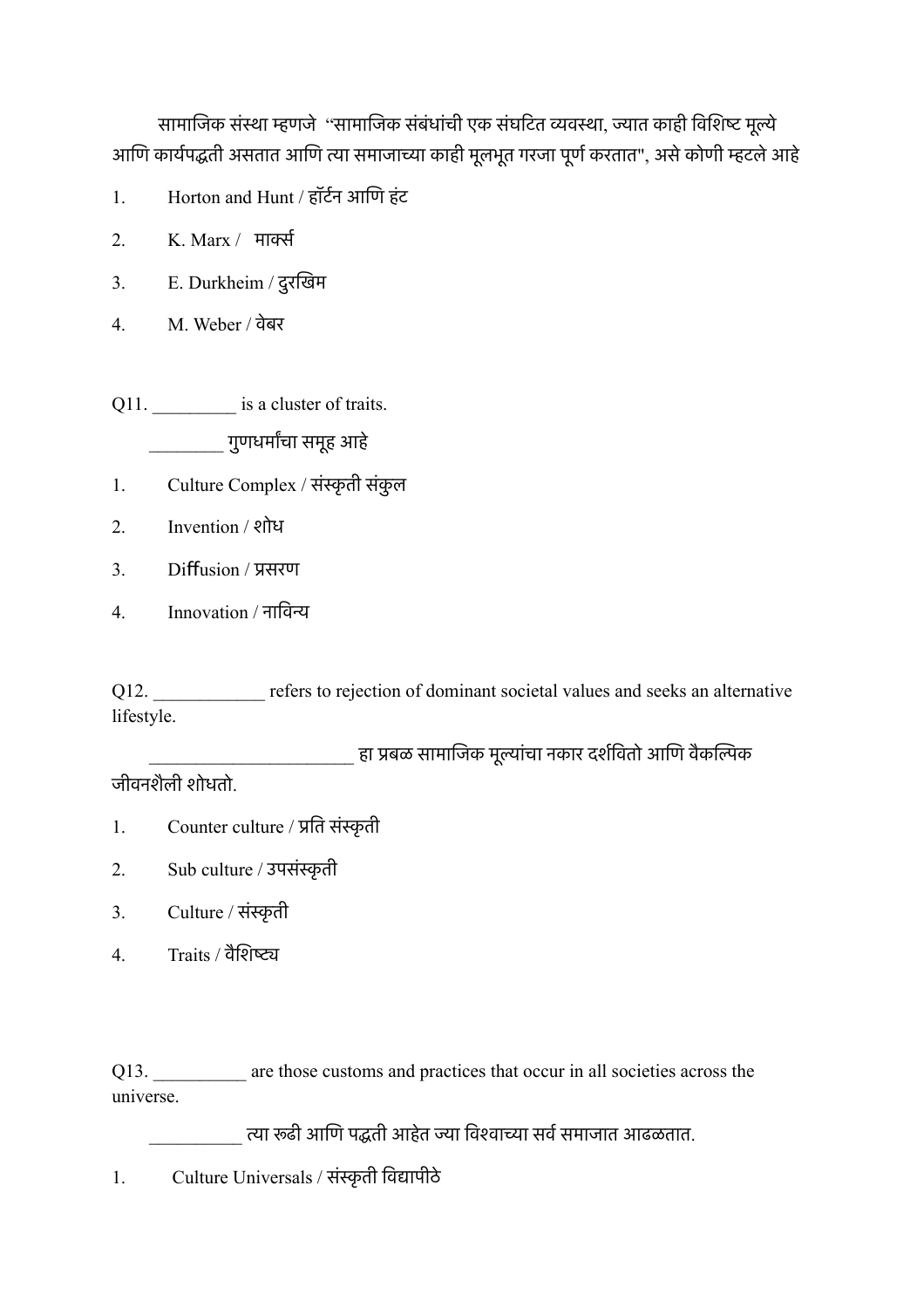- 2. Culture / संस्कृती
- 3. Food / अन
- 4. Water / पाणी

Q14. \_\_\_\_\_\_\_\_\_\_ is the attitude that refers to the belief that one's own culture is superior to another.

ही अशी एक वृत्ती आहे जी एखाद्याची स्वतःची संस्कृती दुसऱ्यापेक्षा श्रेष्ठ आहे या विश्वासाचा संदर्भ देते.

- 1. Ethnocentrism / सयंसमूह शेषतावाद
- 2. Culture / संस्कृती
- 3. Xenocentrism / परसमूह शेषतावाद
- 4. Difusion / पसरण

Q15. \_\_\_\_\_\_\_\_\_\_\_\_\_\_\_\_\_ is an alternative to Ethnocentrism. \_\_\_\_\_\_\_\_\_\_\_\_ सयंसमूह शेषतावाद यास पयारय आहे

- 1. Cultural Relativism / सांस्कृतिक सापेक्षतावाद
- 2. Counter culture / प्रति संस्कृती
- 3. Sub culture / उपसंस्कृती
- 4. Innovation / नािवन

Q16. The refers to a whole wide range of cultural differences found between societies and within societies.

<sub>.</sub> म्हणजे संपूर्ण समाजातील आणि समाजांतर्गत आढळणार्**या सांस्कृतिक भिन्नतेच्या** विस्तृत श्रेणीचा संदर्भ होय .

- 1. Cultural Diversity / सांस्कृतिक विविधता
- 2. Cultural Universals / संस्कृती विद्यापीठे
- 3. Subculture / उपसंस्कृती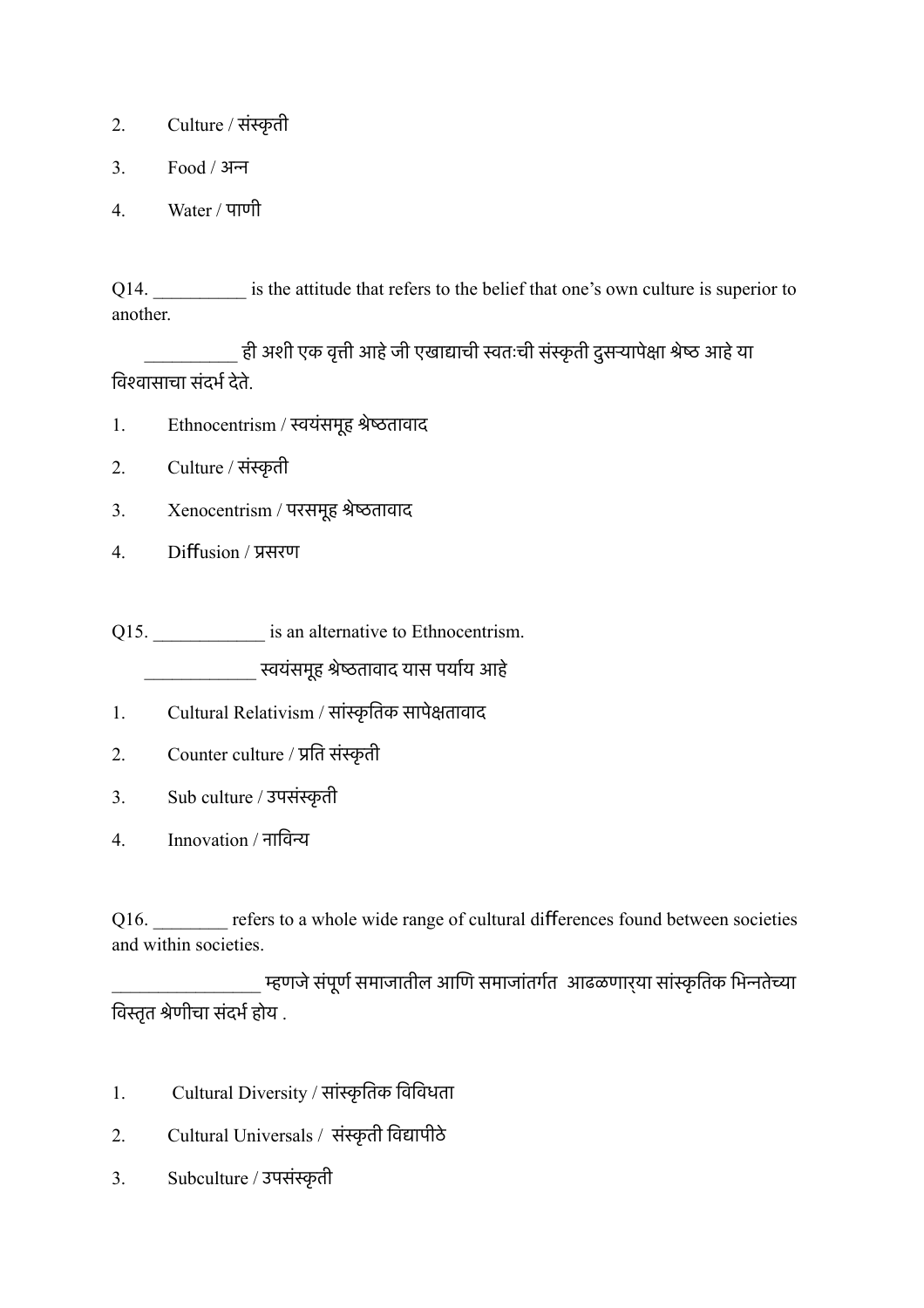### 4. Culture / संस्कृती

Q17. \_\_\_\_\_\_\_\_\_\_\_\_\_\_ is the belief that the product, styles or ideas of one's society is inferior to elsewhere.

असा विश्वास आहे की एखाद्याच्या समाजाचे उत्पादन, शैली किंवा कल्पना इतरत्र कनिष्ठ आहेत

- 1. Xenocentrism / परसमूह शेषतावाद
- 2. Cultural Relativism / सांस्कृतिक सापेक्षतावाद
- 3. Subculture / उपसंस्कृती
- 4. Counterculture / प्रति संस्कृती

Q18. \_\_\_\_\_\_\_\_- coined the term Ethnocentrism.

यांनी स्वयंसमूह श्रेष्ठतावाद हि संज्ञा सर्वप्रथम उपयोगात आणली.

- 1. William Graham Sumner / िवलम सनर
- 2. Emile Durkheim / इमाईल डरखाईम
- 3. Max Weber / मॅक्स वेबर
- 4. Karl Marx / कार्ल मार्क्स

Q19. **are forms of electronic communication through which users create online** communities.

्हलेक्ट्रॉनिक संवादाचे असे प्रकार आहेत ज्याद्वारे वापरकर्ते ऑनलाइन समुदाय तयार

करतात.

- 1. Social Media / समाज माधम
- 2. Newspapers / वृतपत
- 3. Radio / नभोवाणी
- 4. Television / दूरदशरन

Q20. Facebook, Twitter, YouTube are examples of \_\_\_\_\_\_\_\_\_.